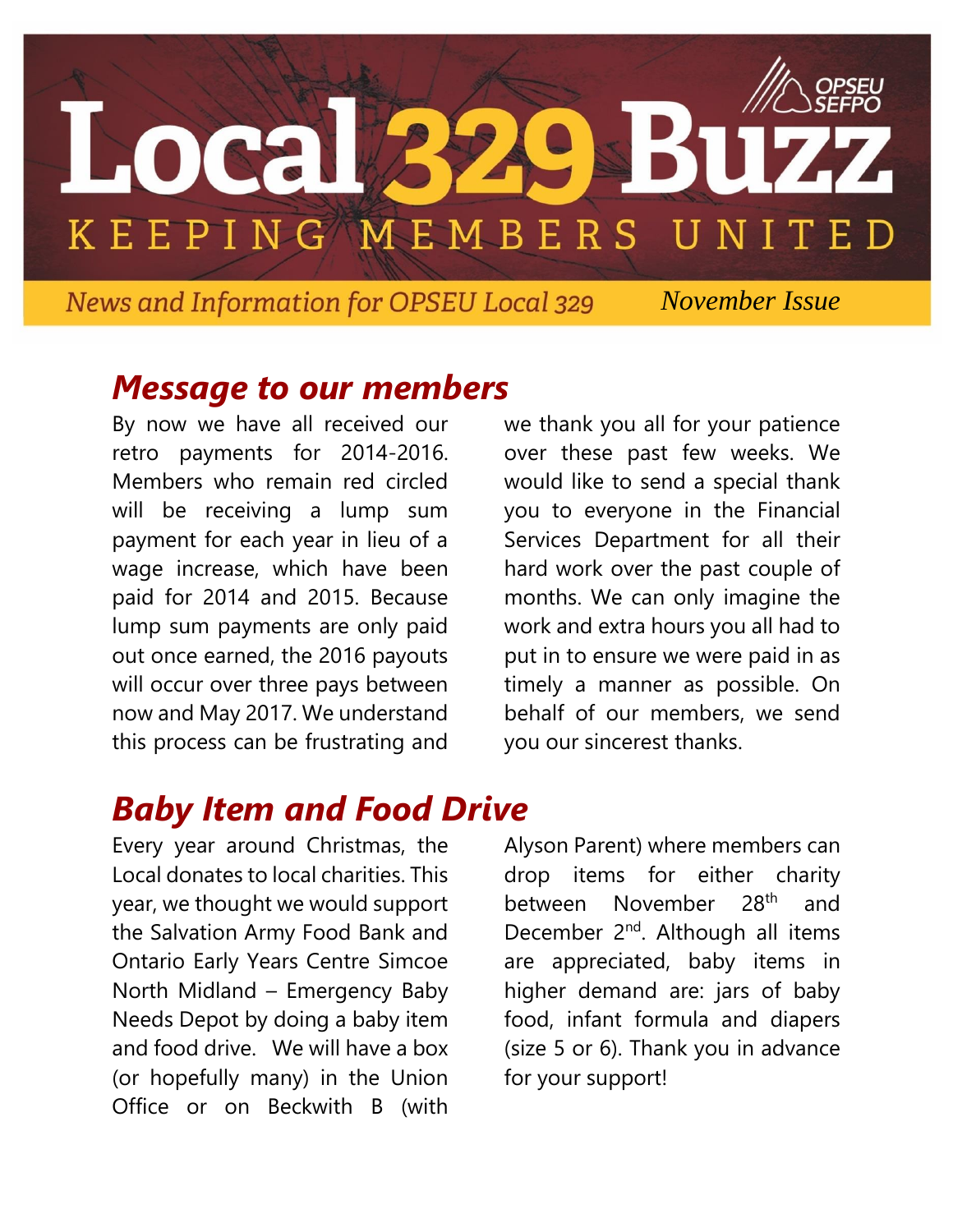## *Health and safety matters*

Exposure to infectious substances is a very common occurrence in our line of work. WSIB has a form available, Worker's Exposure Incident Form (which will be available on our website soon). This form is completed and submitted voluntarily by the member (contact information is available on the form) when there hasn't been any illness or loss of time (for example: member was spat on during rounds on the corridor, feces came into

contact with housekeeping staff while they were cleaning a soiled room, etc.). In an environment such as ours, we feel it's important for WSIB to be aware of all the risks we face in day to day activities, even those that don't result in physical injuries. We are asking all members to please take the few minutes required to complete and submit the form any time you have been in contact with any infectious substances. Thank you!

#### OOPS!

Our apologies! October was Occupational Therapy month and the 3rd week of October was Employment Specialist week but we missed including it in our October newsletter. Thank you to all our OTs and Employment Specialists for everything you do!

### Upcoming events

Food and baby item drive November 28<sup>th</sup> to December 2<sup>nd</sup>. See page 1 for more details.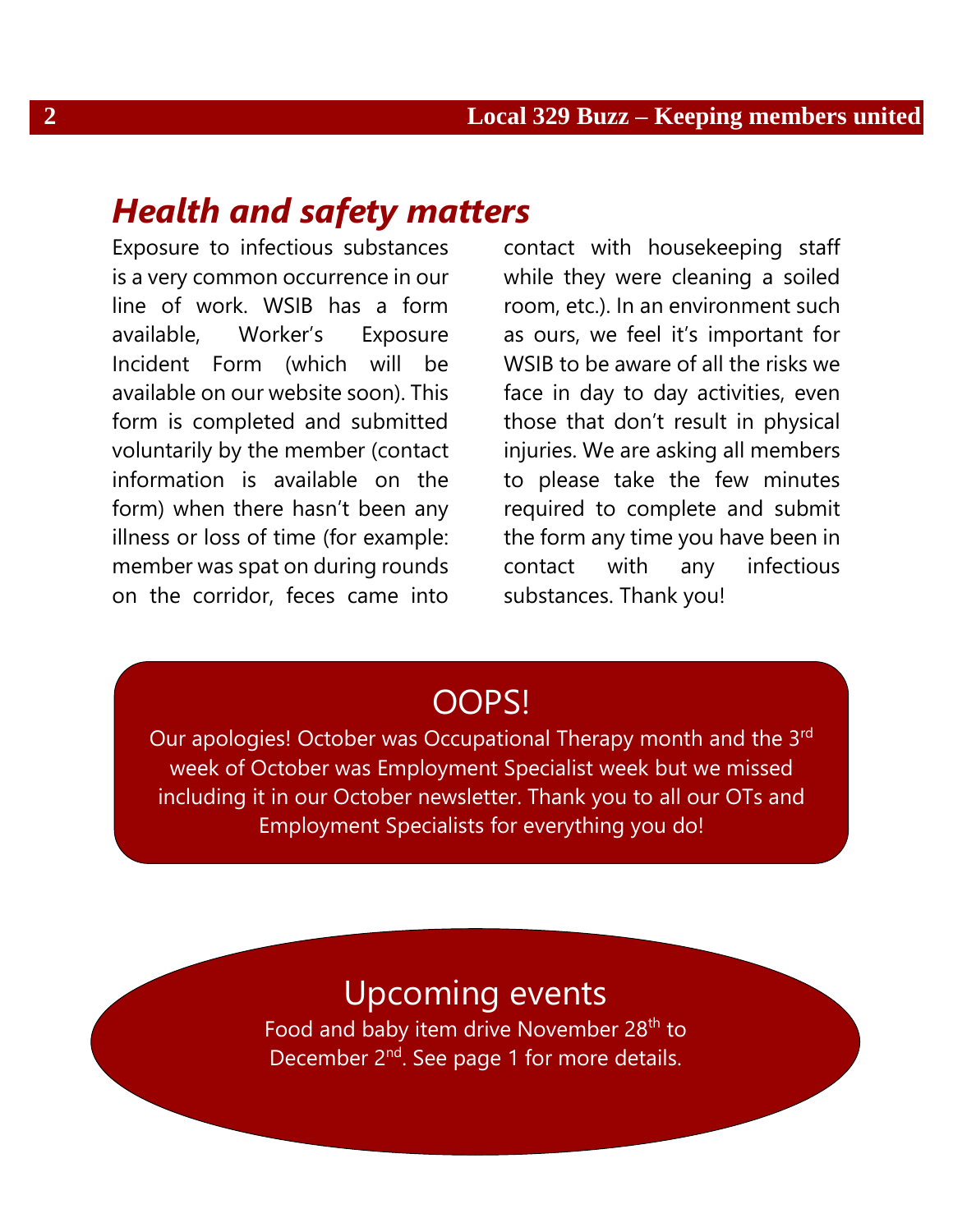## *Email distribution list blitz*

Thank you to Kevin Rawson, Sharon Parent and Alyson Parent who did an email distribution list blitz in the Atrium Lobby October 18<sup>th</sup>. It was such a success, (we increased our database by more than 60%), that we decided to do it again. We are still working on a schedule to ensure we are available to reach as many members as possible. We will post dates, times and locations on

#### *Puzzle winners*

Congratulations to our September puzzle winners, Dean Scott and Amanda Macy, and to our October winners, Gail Maracle and Fawn Buker. You have each won a \$10

our Facebook page when confirmed. As always, you can sign up directly from our website, opseulocal329.ca, under the "contact us" tab. Once your information has been entered into the database, you will receive an email from our website to confirm subscription. If you don't complete this last step you will not receive any emails we send out.

gift certificate to Tim Hortons. Thank you to everyone who participated. Don't forget to send in your completed puzzles every month for your chance to win.

Did you know?

The Local Will donate 9ift cards

to your donate OT<br>phreciation discipline's<br>hth. Please sendy week or<br>on parent Lond request.or<br>in further: Local r quest.or o your disciplines of the asp of the comment of the send reason of the send of the send of the send of the send of the send of the send of the send of the send of the send of the send of the send of the send of the send of month. Pleciation discussion<br>Allyson Parent, Local Treases to<br>for further information<br>ease Provide information.<br>tice as possible with and discussible. an parent send reduced to the control of the send requested to the ast of the send of the send of the send of the send of the send of the send of the send of the send of the send of the send of the send of the send of the Please browned for approval Please Druther information.<br>
Notice as provide information.<br>
And gift card purchases. orde us with as

### *We want to hear from you*

Do you have any suggestions for newsletter content? Do you have a recipe you want to share? If so, please send it to us via the "contact us" link on our website or email it to alyson.parent@yahoo.ca.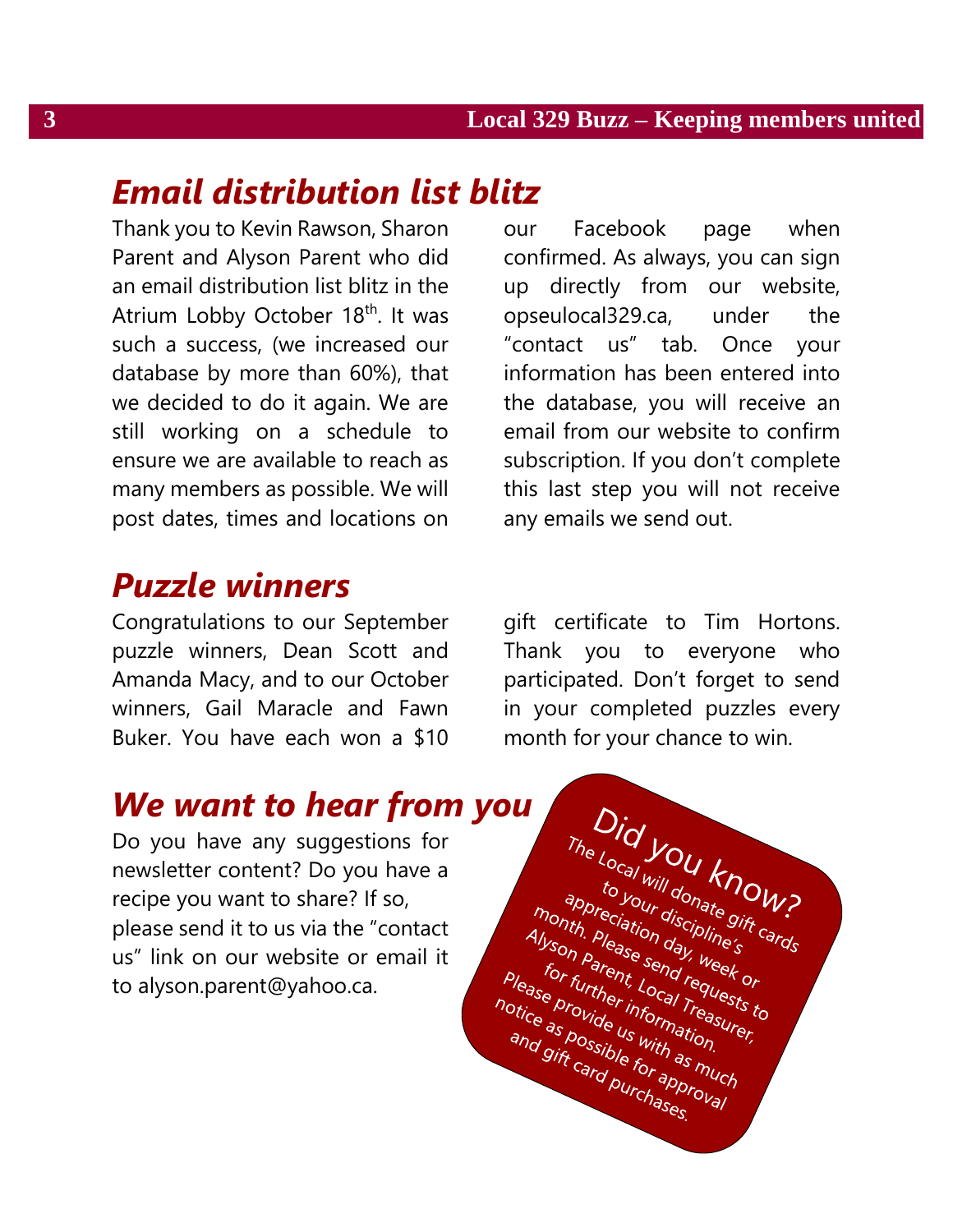#### **4 Local 329 Buzz – Keeping members united**

## Coffee Date Nut Loaf

(submitted by Gail Redditt)

Ingredients:

- 1 cup chopped dates
- 1 cup strong hot coffee
- 1 tsp baking soda
- $\bullet$  1  $\frac{1}{2}$  cups flour
- 1 large egg
- 1 cup white sugar
- 3 tbsp butter
- 1 tsp vanilla
- Pinch of salt
- 1 cup chopped nuts (walnuts or pecans)\*

Directions:

- 1. Put dates in large bowl and sprinkle with baking soda. Pour hot coffee over dates and mix. Set aside (it will froth up).
- 2. Beat butter, egg and sugar until light and fluffy then add vanilla. In separate bowl mix flour and salt together.
- 3. Alternately, add some flour mixture to some wet mixture then add some date mixture. Continue adding until all is mixed fully adding nuts\* at the end.
- 4. Fold into a greased/sprayed loaf pan.
- 5. Bake in a  $350^\circ$  oven for approximately 60 minutes

\*I always toast the nuts in the oven prior to adding to mixture. The nuts become firm, crunchy and have a wonderful nutty flavour.